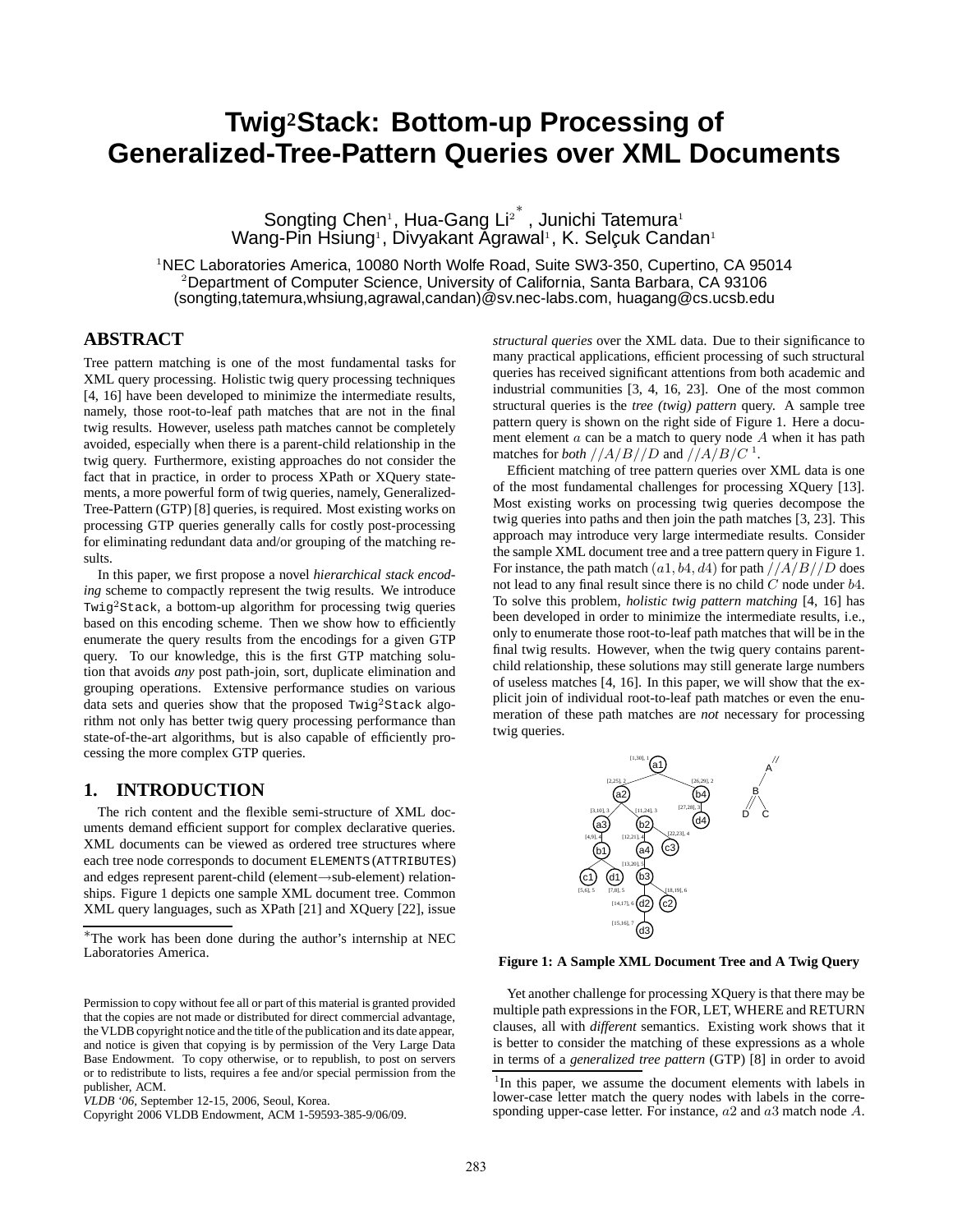repetitive work. Figure 2 depicts two sample XQuery statements and their respective GTPs. In  $XQuery_1$ , D is not a return node, i.e., only its existence is of interest. In  $XQuery_2$ , node C is optional (in general, any expression in the LET or RETURN clauses is optional) in the sense that a  $B$  element can be a match even without any descendant  $C$  elements. Any matching  $C$  elements, however, must be *grouped* together under their common B ancestor element.

Most existing works on holistic twig query processing focus only on returning the entire twig results [4, 14, 16]. In practice, however, returning the entire twig results is seldom necessary for either XPath or XQuery and may consequently cause duplicate elimination or ordering problems (Section 2). Moreover, many XQuery statements in practice require grouping the results [8]. Applying post-duplicate elimination, sorting and grouping operations to address these problems has already been shown to be expensive in many existing works [8, 10].



**Figure 2: Generalized Tree Pattern and XQuery**

In this paper, we provide a comprehensive solution to tackle the above challenges. In summary, the main contributions are:

- We propose a novel *hierarchical stack encoding* scheme to compactly represent the twig results. This scheme also reduces the complexity for twig query processing.
- Based on this encoding scheme, we propose  $Twig<sup>2</sup>Stack, a$ bottom-up query processing algorithm for a given *generalized tree pattern (GTP)* [8], which is a fundamental building block for XQuery processing.
- Then we show how to efficiently enumerate the GTP query results from the encodings. To our knowledge, this is the first GTP matching solution that is free of any post path-join, sort, duplicate elimination, and grouping operations.
- We propose an early result enumeration mechanism by using a hybrid of top-down and bottom-up computation method to reduce the runtime memory usage.
- Extensive performance studies on various data sets and queries show that our Twig<sup>2</sup>Stack algorithm not only has better performance for twig query processing than existing works, such as TwigStack [4] and TJFast [16], but is also capable of efficiently processing the more complex GTP queries.

# **2. DATA MODEL AND QUERY LANGUAGE**

An XML document is modeled as a nested structure of *elements*. The scope of an element is defined by its start-tag and end-tag. An example XML document tree is demonstrated in Figure 1.

The common query languages over XML are XPath [21] and XQuery [22]. One fundamental task for processing XPath and XQuery is to match twig patterns queries. The concept of *generalized twig pattern (GTP)* is introduced in [8] to consider the evaluation of an XQuery as a whole to avoid repetitive work.

We now give a brief review of GTP. As shown in Figure 2, GTP query may have solid and dotted edges, representing mandatory and optional structural relationships, respectively. In this paper, we consider parent-child (PC) and ancestor-descendant (AD) relationships. The mandatory semantics corresponds to those path expressions in the FOR or WHERE clauses. The optional semantics corresponds to those path expressions in the LET or RETURN clauses. For a given GTP, not all nodes are return nodes. For the path expressions in the FOR clause, only the last node is the return node. One example is the B node of  $GTP_1$  in Figure 2. For the path expression in LET or RETURN clause, we may need to group the matching elements under their common ancestor element. One example is the  $C$  node of  $GTP_2$  in Figure 2. Please refer to [8] for detailed definition of GTP and how to translate XQuery into GTPs.

These rich semantics introduce new challenges for handling the *duplicates* and *ordering issues*. We now briefly review how the query results are generated when there are non-return nodes in the GTP query through the following three examples. Consider the document tree in Figure 1. (i) For path query  $//B/D$ , let us first assume  $B$  and  $D$  are both return nodes. The final matches are  $(b1, d1), (b2, d2), (b2, d3), (b3, d2), (b3, d3)$  and  $(b4, d4)$ . (ii) Now let us assume  $D$  is the only return node. In this case, the results should be  $(d1)$ ,  $(d2)$ ,  $(d3)$  and  $(d4)$ . Clearly, if we were to generate the distinct path matches first as in the first case, duplicate elimination becomes unavoidable. (iii) Lastly, let us consider path query  $//A/B$  where B is the only return node. The results are  $(b1)$ ,  $(b2)$ ,  $(b3)$  and  $(b4)$ . This order is different from the order for the entire path matches, namely,  $(a1, b4)$ ,  $(a2, b2)$ ,  $(a3, b1)$ and  $(a4, b3)$ . If we were to generate these entire path matches first, sorting these B elements becomes unavoidable.

In this paper, we use the region encoding for the XML document, which is widely used in XML query processing [4, 19, 23]. Region encoding associates each XML document element with a 3 tuple *[LeftPos, RightPos], Level*. Here *Level* is the depth of the element in the document tree. *LeftPos* and *RightPos* are both integers. Given any two document elements,  $e_1$  and  $e_2$ ,  $e_1$  is  $e_2$ 's ancestor *iff*  $e_1. LeftPos < e_2. LeftPos$  and  $e_2. RightPos < e_1. RightPos$ . Furthermore, if  $e_1.Level = e_2. Level - 1$ , then  $e_1$  is  $e_2$ 's parent. This encoding allows efficient structural checking between two document elements. Figure 1 also includes the region encodings.

# **3. EFFICIENT GTP PROCESSING**

In this section, we propose the Twig<sup>2</sup>Stack algorithm for processing a GTP query. We start with an in-depth study of the existing PathStack [4] algorithm. Our Twig<sup>2</sup>Stack algorithm is inspired by the similar principles.

# **3.1 Motivation**

Bruno et.al [4] proposed a novel path matching algorithm, called PathStack, for processing linear path expressions. Consider the path query  $//A/B//D$  and the data path  $a1, a2, b2, a4, b3, d2, d3$ in Figure 1. The entire path query is processed in a top-down fashion by visiting the document elements in pre-order. First, each query node  $E$  is associated with a stack,  $S[E]$ . The algorithm pushes the document element into the stack *iff* the relationship between this element and the *top* element in its parent stack satisfies the axis requirement in the query. Once a document element is pushed into the leaf stack, PathStack algorithm knows that there must be some answers to this path query. Figure 3 shows how this query is processed given the above input. The result enumeration is done in reverse, i.e., starting from the elements in the leaf query nodes. For example, d3 points to b3 and implicitly to b2 as well since the axis is AD.  $b3$  and  $b2$  point to  $a4$  and  $a2$ , respectively. So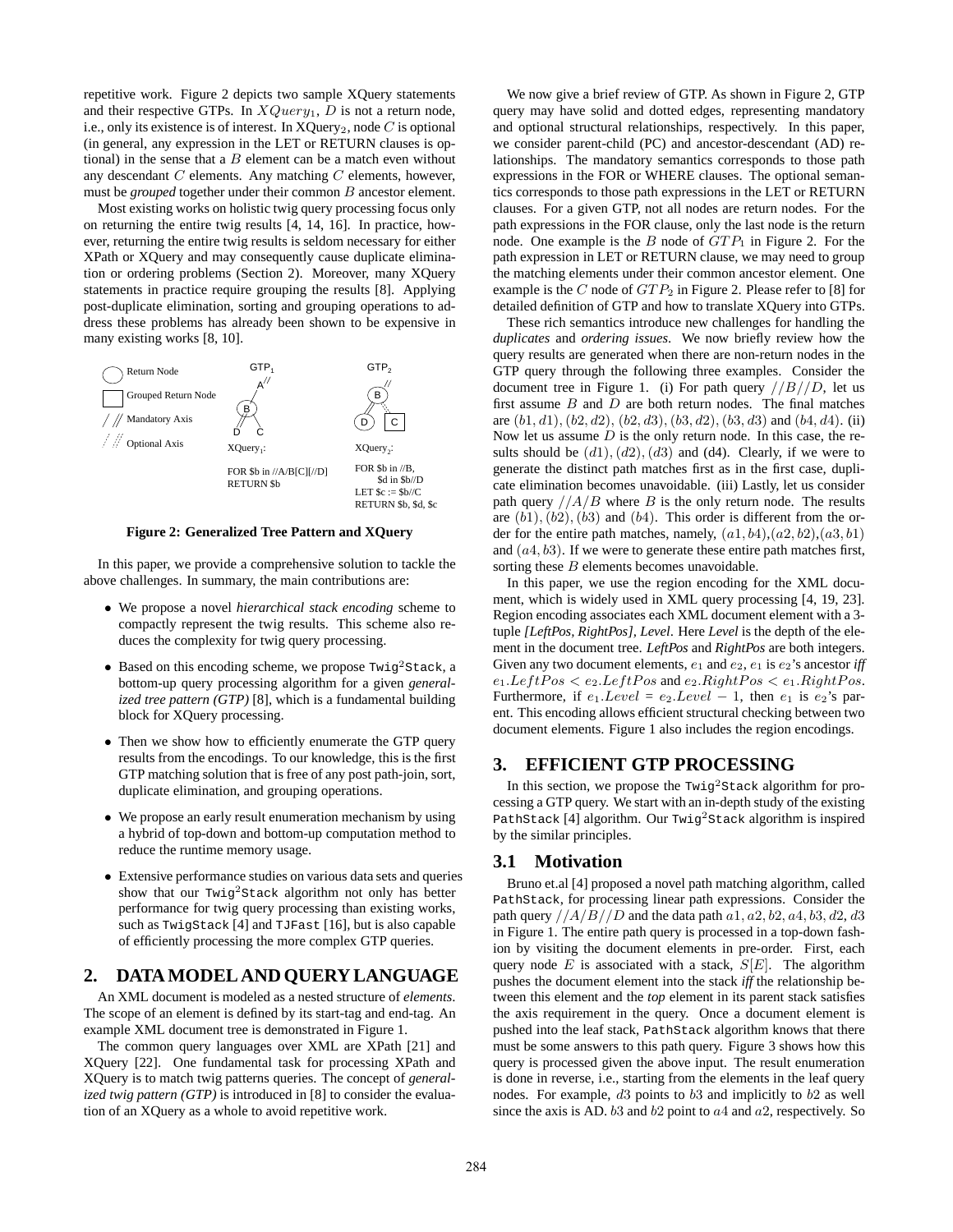the path matches for  $d3$  are  $(a2, b2, d3)$  and  $(a4, b3, d3)$ .

| a4   |                               |      |
|------|-------------------------------|------|
| я    |                               |      |
| яl   |                               |      |
| S[A] | S <sub>I</sub> B <sub>1</sub> | S[D] |

**Figure 3: PathStack: Path-based Stack Encoding**

The following main observation can be made from this algorithm. That is, the partial/complete path results are encoded by recording the AD relationships either 1) between the elements in different query stacks by using explicit edges, or 2) between the elements in the same stack, which are implicitly recorded based on their positions in the stack. Note that this partial/complete path result encoding scheme not only *avoids to generate large intermediate results*, but also *reduces the query processing cost*. The reason is that only the *top* element in the parent stack needs to be checked. In Figure 3,  $d2$  only needs to consider its relationship to  $b3$  not  $b2$ .

In [4], the authors further proposed the TwigStack algorithm for holistic processing of twig queries. The basic idea is to output a matching path only when it contributes to the final twig results. This is done by checking the node indexes to make sure all the branches are satisfied. However, this approach is shown to be not optimal for twig queries with PC edges, i.e., the resulting root-toleaf path matches are not guaranteed to be in the final twig results.

Inspired by the PathStack algorithm, our goal is to process twig queries with similar principles, i.e., we need an effective mechanism to encode partial/complete twig results in order to minimize the intermediate results and to reduce the query processing cost. In particular, we need to record the AD relationships between the document elements in different query nodes as well as those in the same query node in order to minimize the intermediate results. While we can use explicit edges to record the AD relationships for the document elements in different query nodes (similar to PathStack), for the elements in the same query node, we find that they naturally form a *tree structure* as well. For example, in Figure 1, both  $a2$ ,  $a3$  and  $a4$  satisfy the twig query node A. Here  $a2$  is an ancestor for both  $a3$  and  $a4$ , while  $a3$  and  $a4$  have no AD relationship. Based on this observation, we propose to organize the elements that match the same query node in a *hierarchical* structure to explicitly capture their AD relationships.

In this paper, we show that such a hierarchical structure can be produced based on the *post-order* document traversal. Intuitively, for any document element e, when we visit e during pre-order traversal, we can only determine if e satisfies a *prefix path* query from root to query node  $E$ . When we visit  $e$  during post-order traversal, we can determine if e satisfies a *sub-twig* query rooted at query node  $E$ . The latter is based on the fact that only when the entire subtree of e is visited, can we determine if e has required descendant elements. Hence in order to encode the twig results, a post-order document traversal is required.

### **3.2 Hierarchical Stack Encoding**

### *3.2.1 Notations and Data Structures*

In this section, we introduce a *hierarchical stack encoding* scheme to capture the AD relationships for the elements in the same query node as motivated in the previous section.

For each query node  $N$  of a twig query  $Q$ , we associate it with a *hierarchical stack* HS[N]. Each hierarchical stack HS[N] consists of an ordered sequence (the sequence order will be described shortly) of *stack trees* ST. A stack tree ST is an ordered tree (the tree order will be described shortly), where each tree node is a *stack*

S. For example, in Figure 4,  $HS[A]$  contains one stack tree, while  $HS[D]$  contains three stack trees.

Each stack S contains zero or more document elements. The AD relationship between the document elements in a stack tree ST is implicitly captured as follows: *one document element is an ancestor for all elements below in the same stack and is also an ancestor for all elements in its descendant stacks.* Note that any two elements have no AD relationship if their corresponding stacks have no AD relationship. Consider  $HS[A]$  in Figure 4,  $a2$  is ancestor for both  $a3$  and  $a4$ , while  $a3$  and  $a4$  have no AD relationship.

In order to create the hierarchical structure among stacks when visiting the document elements in the post-order, we associate each stack  $S$  with a region encoding, similar to that for a document element. The *LeftPos* for a stack S is defined as the smallest *LeftPos* among all the elements in stack S and all of S's descendant stacks. The *RightPos* for a stack S is defined as the largest *RightPos* among all the elements in stack S and all of S's descendant stacks. For instance, in Figure 4, the top stack of  $HS[B]$  has region encoding  $[4, 24]$  (Level is not used for stacks), where 4 is the smallest LeftPos and 24 is the largest RightPos among its descendant elements. The region encodings for other stacks are shown in the figure. Next, the region encoding for a stack tree  $ST$  is the same as the encoding of ST's root stack. Finally, for a given hierarchical stack  $HS[N]$ , its stack trees are ordered based on their  $RightPos$ . For a given stack S, its child stacks are also ordered based on their RightPos.



**Figure 4: Hierarchical Stack Encoding**

### *3.2.2 Creating Hierarchical Stacks through Merging*

Since the leaves are visited before the root in post-order document traversal, the hierarchical structure is built in a bottom-up manner. We now introduce a *merge* operation for creating the hierarchy among stacks. The merge operation is leveraged to combine multiple stack trees into a single one. Intuitively, this means that the entire *sub-tree* of e has been visited. Figure 5 shows how the stack trees in  $HS[A]$  in Figure 4 are created.



**Figure 5: Example of Merge Operation**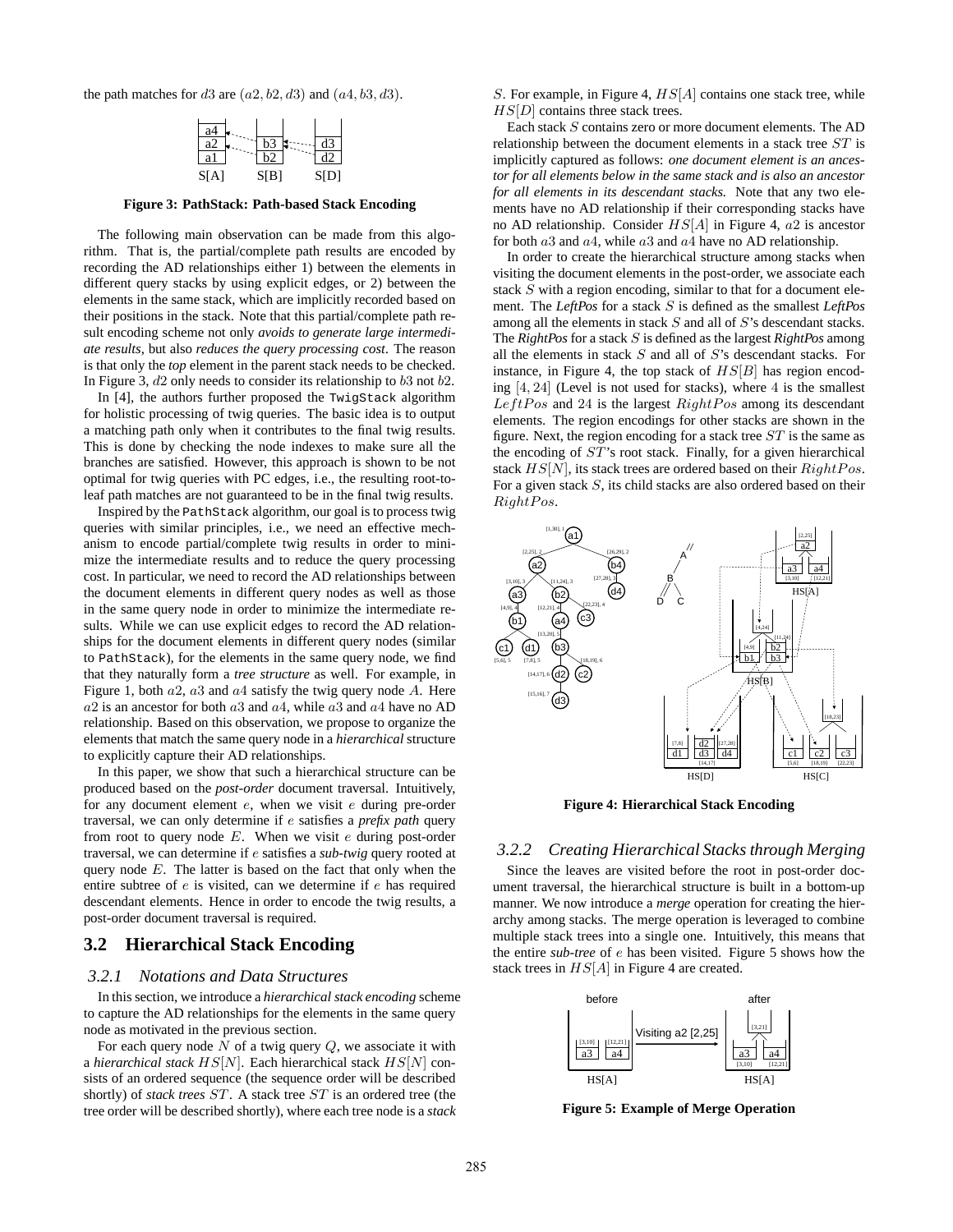EXAMPLE 1. *During the post-order traversal of the XML document in Figure 1, we visit a3, a4 and then a2. The hierarchical stack* HS[A] *before visiting a2 in Figure 5 is on the left side. When visiting a2, we find that a2 is an ancestor of both stacks (we extend the notion of AD relationship between document element and stack trees based on their encodings). Hence, a new merged stack is created.*

Figure 6 depicts the pseudo code of the *merge* algorithm. Here *createMergedStackTree* (line 12) creates a new stack and lets all stack trees in STS (if more than one) be its children. Line 5-10 is to process one query step, which will be described in the next section. The newly created or merged stack tree must always have the largest *RightPos*. Hence, their order is naturally maintained.

#### **Boolean merge (HierarchicalStack HS[M], docElement e, Axis axis)** Boolean Satisfied = FALSE;

| $StackTreeSet STS = empty;$                               |  |  |  |  |  |  |  |
|-----------------------------------------------------------|--|--|--|--|--|--|--|
| <b>BEGIN</b><br>1.                                        |  |  |  |  |  |  |  |
| <b>FOR</b> each stack tree ST of HS[M]<br>2.              |  |  |  |  |  |  |  |
| //Visit in descending order of ST. RightPos               |  |  |  |  |  |  |  |
| <b>IF</b> ST. RightPos < e. LeftPos<br>3.                 |  |  |  |  |  |  |  |
| 4.<br>break; //No need to keep visiting more stack trees; |  |  |  |  |  |  |  |
| 5.<br>IF $axis = PC$ AND ST.top.Level = e.Level+1         |  |  |  |  |  |  |  |
| б.<br>$Satisfied = TRUE:$                                 |  |  |  |  |  |  |  |
| 7.<br>addPCEdge(e, M, ST.top);                            |  |  |  |  |  |  |  |
| <b>ELSE IF</b> $axis = AD$<br>8.                          |  |  |  |  |  |  |  |
| 9.<br>$Satisfied = TRUE;$                                 |  |  |  |  |  |  |  |
| 10.<br>addADEdge(e, M, ST.top);                           |  |  |  |  |  |  |  |
| 11.<br>$STS = STS \cup ST$                                |  |  |  |  |  |  |  |
| 12.<br>createMergedStackTree(STS);                        |  |  |  |  |  |  |  |
| 13.<br>return Satisfied:                                  |  |  |  |  |  |  |  |
| 14. END                                                   |  |  |  |  |  |  |  |

**Figure 6: Pseudo Code of Merge Algorithm**

LEMMA 1. *Assume that for a given document element* e*, the* stack trees  $ST_1$ ,  $ST_2$ , ..., and  $ST_n$  are merged and a new root *stack*  $ST_{n+1}$  *is created. For any document element e' visited during the rest of the post-order document traversal, it will be either an ancestor of all*  $ST_1$ ,  $ST_2$ , ..., and  $ST_n$  *or* none *of them.* 

Lemma 1 immediately follows that while  $e'$  may be pushed into  $ST_{n+1}$ , denoting its AD relationships to all  $ST_i$ , it will *never* be pushed into any  $ST_i(i = 1..n)$ . In Example 1, any future element must be either the ancestor of *both* a3 and a4 or none of them.

# **3.3 Bottom-up Twig Query Processing**

#### *3.3.1 Overview*

In this section, we present  $Twig<sup>2</sup>Stack algorithm for process$ ing GTP queries based on the hierarchical stack encoding scheme<sup>2</sup>. Recall that  $Twig<sup>2</sup>Stack algorithm visits the document elements in$ post-order. This can be easily achieved even when the document elements are indexed in document-order as in [4]. That is, we maintain a global stack for the document elements that are on the same path. Given a document element e visited in pre-order (with the minimum  $LeftPos$ ), we pop up all the elements in the stack that are not  $e's$  ancestors. Then we push  $e$  into the stack. The popped document elements are in post-order (line 2,3,6 in Figure 7).

The essential idea of Twig<sup>2</sup>Stack is as follows. Given a document element e, we push it into a hierarchical stack  $HS[E]$  (with the matching label, i.e., either the same label or wildcard '\*') *iff* it satisfies the sub-twig query rooted at this query node  $E$ . Only  $E$ 's child query nodes  $M$  need to be checked due to the fact that all the elements in  $HS[M]$  must have already satisfied the sub-twig query rooted at M. Finally, the hierarchical stack structure (as in Section 3.2) is maintained using the *merge* algorithm in Figure 6 either *when checking one query step* or *when pushing one document element into the hierarchical stack*.

Maintaining the hierarchical structure among stacks has a critical impact on efficient processing of twig queries. It serves *multiple* purposes. First, it encodes the partial/complete twig results in order to minimize the intermediate results as motivated in Section 3.1. Second, it reduces the query processing cost as we will describe in the next section. Third, it enables efficient result enumeration as we will describe in Section 4.

#### *3.3.2 Checking One Query Step*

Given a document element  $e$ , we push it into  $HS[E]$  *iff* all the query steps to  $E$ 's child nodes  $M$  have been satisfied. Due to the nature of post-order traversal, all e's descendant elements must have already been visited and have been pushed into  $HS[M]$  if satisfied. Hence, the checking of one query step  $E \to M$  for e can be done through the *merging* of HS[M].

Assume that there are *n* stack trees in  $HS[M]$ , namely,  $ST_1$ , ...,  $ST_n$ . First, let us assume none of the  $ST_i$   $(i = 1..n)$  is  $e$ 's descendant, since the entire sub-tree of e is visited due to the postorder traversal, we can safely conclude that e cannot satisfy E.

Next, let us assume  $ST_p,...,ST_n$   $(1 \leq p \leq n)$  are e's descendants. We denote  $ST_i-top$  as the top element of the root stack of stack tree  $ST_i$ . Note that  $ST_i-top$  may be empty if the top stack does not contain any element. In this case, (1) when the query step  $E \to M$  is an AD relationship, then all the elements in stack trees  $ST_p, ..., ST_n$ , satisfy this query step. We encode the results of this query step by creating edges from e to  $ST_p-top, ..., ST_n-top$ . Such an edge implicitly means that  $ST_i$  top and the elements in the descendant stacks are  $e$ 's descendants. (2) When the query step  $E \to M$  is a PC relationship, obviously only  $ST_n-top,...,ST_n-top$ might be child of e. We then create edges to those top elements if their Level equals  $e. Level + 1$ . By Lemma 1, we guarantee that these edges encode all possible answers from e for this query step, since no elements will ever be pushed below  $ST_p,top,...,ST_n,top$ during the rest of the document traversal.

Finally, after this query step checking phase, we merge the stack trees  $ST_p,...,ST_n$  by creating a new root stack. The primary purpose of this stack tree merging step is to *reduce* the future query processing costs, since only this new root stack needs to be considered for the remaining document elements. The pseudo code for checking one query step is in line 5-10 in Figure 6.

EXAMPLE 2. *In Figure 4, when visiting* a2*, we merge the stack trees in* HS[B] *while checking the PC axis (create one edge to* b2*)* 3 *. When visiting* a1*, we only need to check the top element in*  $HS[B]$  *and conclude that its*  $//A/B$  *step is not satisfied.*  $\square$ 

### *3.3.3 Twig*<sup>2</sup>*Stack Algorithm and Analysis*

Putting together, Figure 7 depicts the pseudo code of  $Twig<sup>2</sup>Stack$ algorithm. Given a document element  $e$  visited in post-order, we first check if e can be pushed into its corresponding hierarchical stack  $HS[E]$ , or in other words, if all E's child axes have been satisfied (line 3-4 in *MatchOneNode*) as described in Section 3.3.2.

 $2$ As can be seen in Figure 4, for a given twig query, all the hierarchical stacks form a tree structure. At the same time, the internal of a hierarchical stack also forms a tree structure. We thus name our algorithm Twig2Stack.

 $3$ The edges shown in Figure 4 are conceptual for easy understand-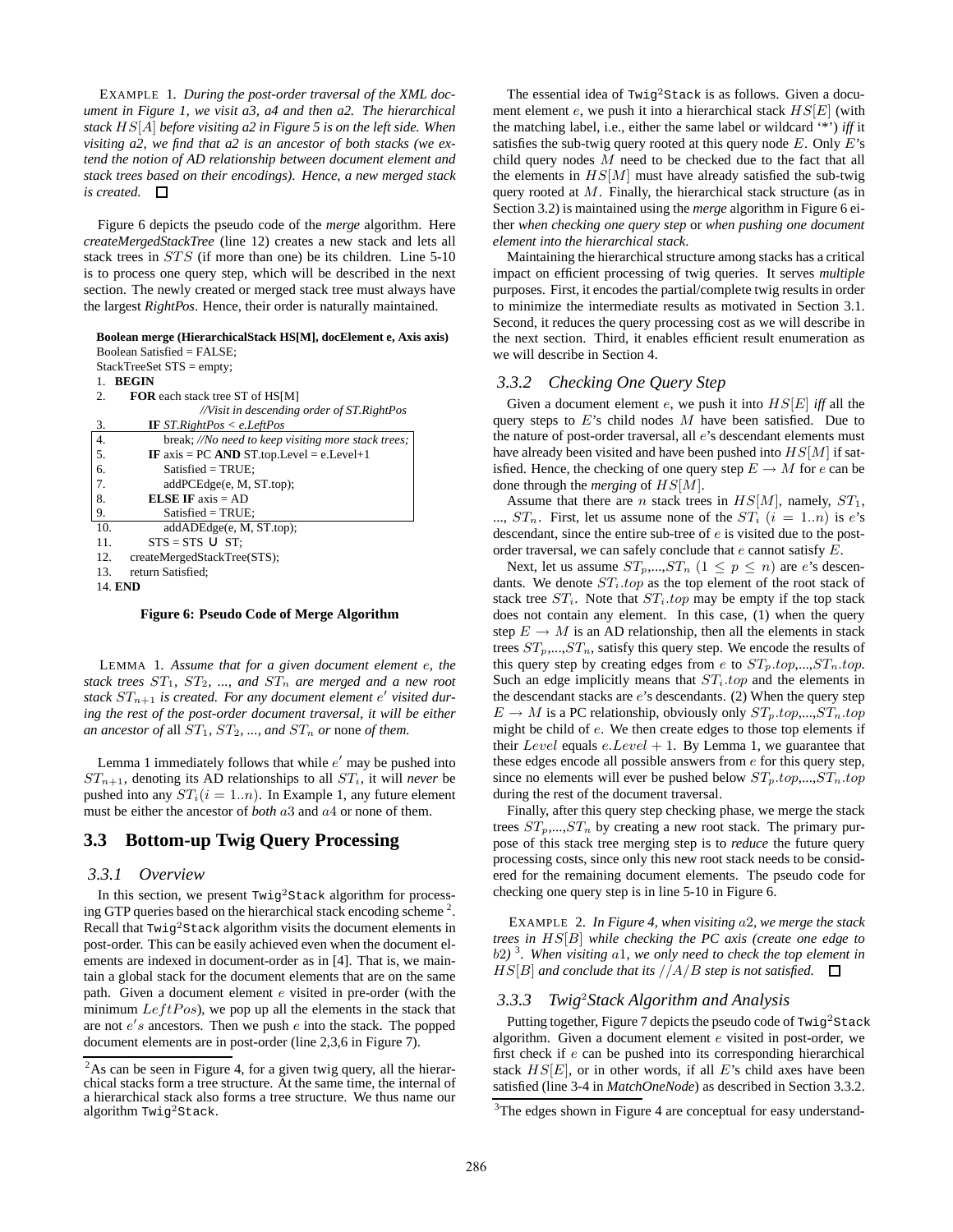### **Procedure Twig<sup>2</sup>Stack(docElement e)**

Stack docPath; docElement currentElem;

1. **BEGIN**

- 
- 2. **WHILE** docPath not empty AND docPath.top is not e's ancestor
- 3. currentElem = docPath.pop();<br> $\angle$  **FOR** each query node E with r
- 4. **FOR** each query node E with matching label of currentElem
- 5. MatchOneNode(currentElem, HS[E]);
- 6. docPath.push(e);
- 7. **END**

#### **Procedure MatchOneNode (docElement e, HierarchicalStack HS[E])** Boolean Satisfied;

1. **BEGIN**

- 2. Satisfied = TRUE;
- 3. **FOR** each child query node M of E & Satisfied
- 4. Satisfied = merge(HS[M], e,  $axis(E \rightarrow M)$ );
- 5. **IF** Satisfied
- 6. merge(HS[E], e, "");
- 7. push (HS[E], e);
- 8. **END**

#### **Figure 7: Pseudo Code of Twig**<sup>2</sup>**Stack Algorithm**

Once  $e$  satisfies all the axes requirements for query node  $E$ , we push  $e$  into the hierarchical stack  $HS[E]$ . Meanwhile, we also need to maintain the hierarchical structure of the elements in  $H S[E]$ . To achieve this, we also merge the stack trees in  $HS[E]$  based on  $e$ (line 6 in *MatchOneNode*) and push e to the top of the merged stack (line 7). When there is no existing stack tree that is the descendant of e, a new stack will be created to hold e.

Finally, we show how easily the optional axis (Section 2.1) can be supported. We push an element into the stack *iff* all its mandatory axes are satisfied, while we create edges for both mandatory and optional children. This avoids a potentially expensive *leftouter-join* operation as required in prior work [8]. AND/OR twig query [14] can also be easily supported. Figure 4 depicts a running example of the  $Twig<sup>2</sup>Stack algorithm.$ 

THEOREM 1. *For any document element* e*, it is pushed into* HS[E] *iff it satisfies the sub-twig query rooted at* E*.*

PROOF. *1) "*→*": The proof is straightforward based on the dynamic programming nature of the* Twig2Stack *algorithm.*

*2)* " $\leftarrow$ ": *If E is a leaf query node, then any document element* e *with matching labels satisfies this query node and will be pushed into* HS[E]*. The theorem is trivially true. For a non-leaf query node* E*, we prove the theorem by contradiction.*

*Assume one element* e *satisfies* E *but is not in* HS[E]*. Then at least one query step*  $E \to M$  *failed when merging*  $HS[M]$ *. Since* e *satisfies* E*, there must exist one element* m *which satisfies* M *and the structural relationship between* e *and* m *satisfies the query step*  $E \to M$ . There can be two reasons why the merging of  $HS[M]$ *failed. They are either (i)* m *in* HS[M] *however the structural relationship between* e *and* m *is not captured through merging to satisfy the query step. Clearly,* m *must reside in one stack tree in* HS[M] *and* e *must be able to find this stack tree as its descendant - AD relationship is thus satisfied. If* m *is the child of* e*, then* m *must be at the top of one stack tree - PC relationship is thus satisfied. Hence, case (i) is not possible. (ii)* m *is not in* HS[M]*, or in other words,* m *does not satisfy* M*. By applying the same reasoning, we can conclude that there must exist one* p *element that satisfies query node* P *(*P *is* M*'s child query node) but not in* HS[P]*. Eventually when reaching the leaf query node, as stated before, all the ele-* *ments are satisfied and must be in the corresponding hierarchical stack. Hence, case (ii) is also not possible.*  $\Box$ 

# **3.4 Space Complexity, Memory Requirement**

Theorem 2 provides the worst case space and time complexity of Twig2Stack. Most existing work on twig processing requires enumerating the root-to-leaf path matches [4, 14, 16]. The number of path matches in the worst case is exponential in terms of the size of query  $O(|D|^{|Q|})$ . In Twig<sup>2</sup>Stack, all path matches are always encoded (until the result enumeration phase − in fact, some path matches need not ever be enumerated for GTP queries).

THEOREM 2. *For a given twig query* Q *and an XML document* D*, both the space and time complexity of* Twig2Stack *algorithm in Figure 7 are* O(|D||B|)*, where* |B| *is the maximum of 1)*  $B_1$  = *max*(*number of query nodes with the same label in*  $Q$  *) and 2)*  $B_2 = max$  *(total number of children of query nodes with the same labels in Q). Obviously,*  $|B| < |Q|$ *.* 

PROOF. *Sketch. We show the case when the query have distinct labels. There are two costs in* Twig2Stack*, namely, the cost for merging stacks and the cost for checking all branches of one query node. For the merge cost, assume that there are* n *elements in one hierarchical stack. It is easy to show that the merge cost is*  $O(n)$ *, since once the stack trees are merged, they need not be considered for merging again. When all query nodes have distinct labels, obviously the total merge cost is*  $O(|D|)$ *. The branch checking cost is bounded by the maximum fan-out of the query nodes.*

Note that the memory requirement of  $Twig<sup>2</sup>Stack$  is higher than TwigStack. In TwigStack, the memory requirement is just proportional to the document depth. In comparison,  $Twig<sup>2</sup>Stack$  may keep the entire document in the memory in the worst case.

However, we claim that the worst case will not practically happen unlike the traditional main memory XML database that always stores the entire DOM tree in the memory before processing [1]. Twig<sup>2</sup>Stack only stores document elements that satisfy some part of the twig query at *runtime*. More specifically, there are the following constraints on the data to be stored. First, only the elements that have labels matching with the query need to be stored. The XMark [11] dataset, for example, has 77 distinct labels. It is unlikely that a single query is interested in all these labels <sup>4</sup>. Second, when the selectivity of a twig is high, only small portion of elements will be pushed in the hierarchical stacks. Third, when value predicates are in the query, evaluation of them during the traversal will also contribute decreasing the number of elements pushed. Hence, it is unlikely to keep the entire document in the memory in practice. In Section 4.4, we will further describe a mechanism, called *early result enumeration*, that can significantly reduce the memory requirement for most practical queries.

# **3.5 Optimization for Non-Return Node**

When there are non-return nodes in a GTP query, which is very common in XPath or XQuery, we can further optimize the space and computation costs. Here we call a query node N is an *existencechecking* node *iff* 1) N is not a return node and 2) there is no return node below N. When a query node N is an *existence-checking* node, only *the root stack* and *its top element* of each stack tree need to be retained. The reason is that, at any time, the parent query node only needs to check the top element (or root stack) and the existence of such a top element (or root stack) suffices. Hence,

ing. In implementation, we create multiple edges as in Figure 6.

<sup>4</sup>A wildcard in the query can potentially match any labels. Nonetheless, the other two constraints and the early result enumeration mechanism still apply.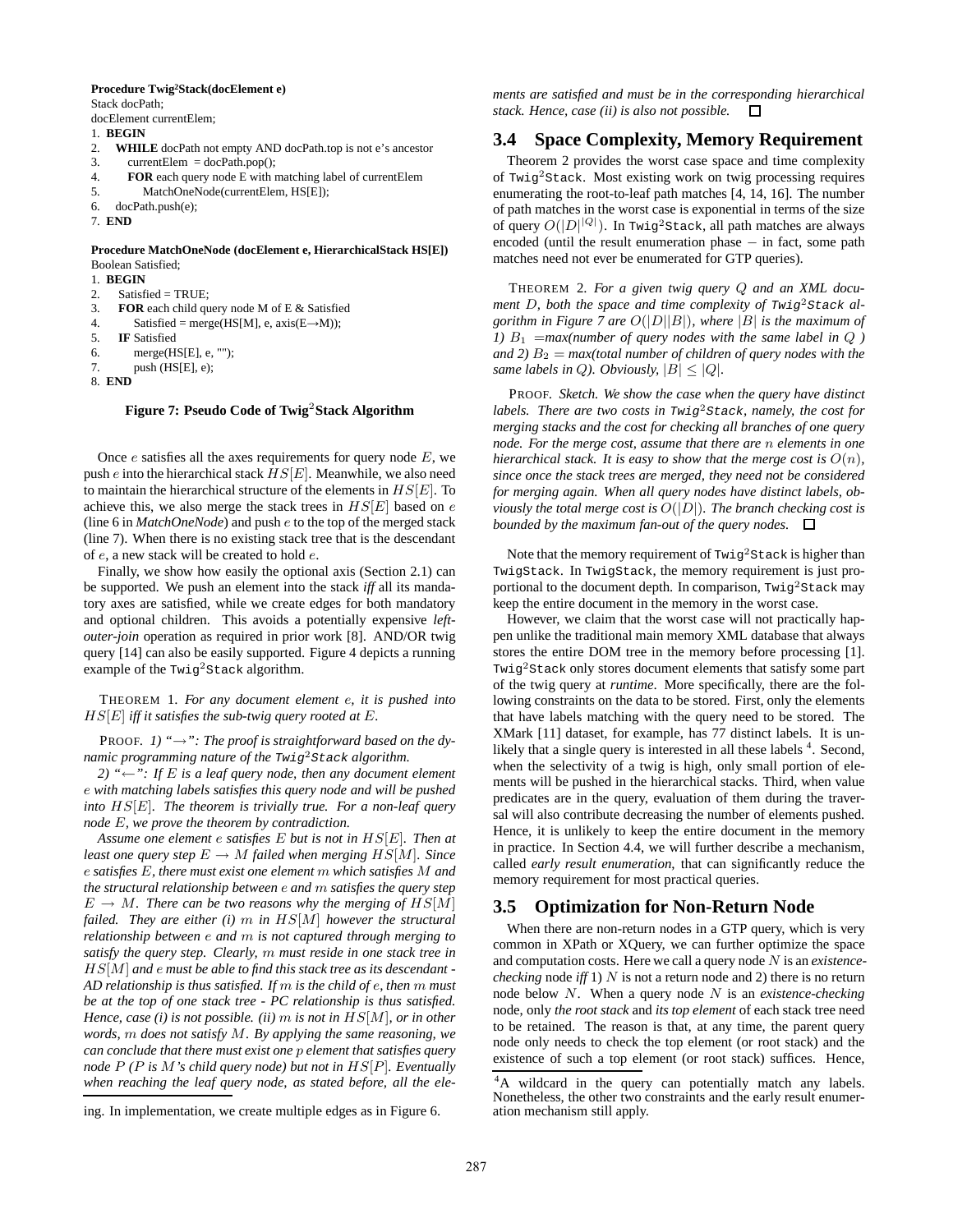once the stack trees are merged, they are no longer useful. Also we can avoid creating any edges to an *existence-checking* node.

Figure 8 depicts this optimization based on the XML document and query in Figure 4.  $B$  is the only return node. In this case, both C and D are *existence-checking* nodes. A is not an *existencechecking* node although it is a non-return node. The reason is that we cannot simply throw the elements in  $HS[A]$  away since they serve as *bridges* to the return node B for result enumeration (Section 4). For *existence-checking* nodes, such as C and D, any descendant stacks or non-top elements can be safely removed as the shaded rectangles shown in the figure. For PC relationship, such as C, the child elements can be discarded after visiting their parents. We need not create any edges to  $C, D$  as well.



**Figure 8: Optimization for Existence-Checking Query Nodes**

### **4. ENUMERATION OF GTP RESULTS**

In the previous section, we describe  $Twig<sup>2</sup>Stack algorithm for$ bottom-up twig query processing and partial/complete twig results encoding. In this section, we propose an efficient solution to enumerate the query results for a GTP query that are *duplicate free* and preserve *document order* from the encodings. We first assume that we do not enumerate the query results until the entire document has been processed by the  $Twig<sup>2</sup>Stack algorithm. In Section 4.4,$ we describe how to enumerate the results earlier and the memory consumed by the hierarchical stacks can also be freed up.

Before we proceed, we define two functions, namely, *pointAD*(e,  $HS[M]$ ) and *pointPC*(e,  $HS[M]$ ), where e is a match of E and M is one child node of E. *pointPC*( $e$ ,  $HS[M]$ ) returns all the elements in  $HS[M]$  that satisfy the PC relationship with  $e$ , while *pointAD*(*e*,  $HS[M]$ ) returns all the elements in  $HS[M]$  that satisfy the AD relationship with e. Clearly, *pointPC* is the same as the edges created by the *merge* algorithm in Figure 6. *pointAD* is computed by *expanding* these edges. Such expansion simply returns all the descendant elements with respect to one edge. In Figure 4, we have  $pointPC(a2, HS[B]) = \{b2\}$ ,  $pointPC(a3, HS[B]) = \{b1\}$ , *pointAD(b1, HS[D])* = {*d1*} and *pointAD(b2, HS[D])* = {*d2,d3*}.

### **4.1 Source of Duplicates and Out-of-Orderness**

When dealing with a GTP which may contain *non-return* nodes, duplicate and out-of-order results may occur. Such phenomena can be easily explained under our hierarchical stack encoding scheme.

EXAMPLE 3. *In Figure 4, first we assume that only* D *is a return node. We have pointAD(b2, HS[D])* =  $\{d2, d3\}$  *and pointAD(b3, HS[D]) =* {*d2,d3*}*. The latter generates only duplicates. In this case, b3 is descendants of b2.*

*Second, we assume that only* B *is a return node. We have pointPC( a2,*  $HS[B] = \{b2\}$ ,  $pointPC(a3, HS[B]) = \{b1\}$  *and pointPC(a4, HS[B]) =* {*b3*}*, while the correct return order should be* {*b1, b2, b3*}*. This output order is no longer consistent with the order of their parents. In this case, b2 is an ancestor of a4 and is thus an ancestor of any elements in pointPC(a4, HS[B]).*  $\Box$ 

The above example shows that the duplicate problem occurs when the two elements with AD relationship point to the same descendant element, while the out-of-order problem occurs when the two elements with AD relationship point to their respective child elements that no longer preserve order. This observation suggests that if we maintain the elements returned by *pointPC* and *pointAD* in an *ordered sequence of trees (in pre-order)* (SOT) structure, i.e., maintain their structural relationships, we may solve the duplicate and out-of-order problems. Such SOT structure is already preserved in the hierarchical stack and can be easily produced.

### **4.2 Computing Total Effects for Non-return Nodes**

As described above, the duplicate and out-of-order problems may occur when handling non-return nodes. We formulate this as the problem of computing the *total effects* for a non-return node below.

*Problem statement: Assume a non-return query node* E *and its child query node* M*. For a given set of elements* eSOT *in* HS[E] *maintained in* sequence of trees *(SOT) format, we want to compute its* total effects *on the query node* M*, namely, a set of elements* resultSOT *in* HS[M] *maintained also in SOT format, with each element in* resultSOT *having at least one element in* eSOT *that satisfies the query step*  $E \to M$ .

When the query step  $E \to M$  is an AD relationship, clearly only the *root* element of each tree in  $eSOT$  needs to be considered. The final  $resultSOT$  is simply a union of all  $pointAD(root, HS[M])$ . All other elements in eSOT are *guaranteed* to only generate duplicates as shown in the first case in Example 3.

When the query step  $E \to M$  is a PC relationship, a naïve way to handle the order problem is to sort all the elements in  $pointPC(e,$  $HS[M]$ ) for all e in eSOT. In fact, sorting is not necessary since all the elements  $e$  in  $eSOT$  and their child elements in  $pointPC(e,$  $HS[M]$ ) already preserved their respective document order by the Twig2Stack algorithm.



#### **Figure 9: Intuition of Computing Total Effects under PC Axis**

Figure 9 provides basic intuition regarding how this order problem can be resolved. Assume that one element e with children  $e_1,...,e_n$  in an SOT tree and *pointPC*(*e*, HS[M]) equals  $m_1,...,m_p$ . Both  $e_1,...,e_n$  and  $m_1,...,m_q$  are in document order. Starting from  $e_1$  and  $m_1$ , there are three possible positions for  $m_1$ . (1)  $m_1$  is on the *left* side of  $e_1$ . In this case, we should add  $m_1$  into *result-SOT* since there will be no other result element that appears before  $m_1$  in the document order or is a descendant of  $m_1$ . (2)  $m_1$  is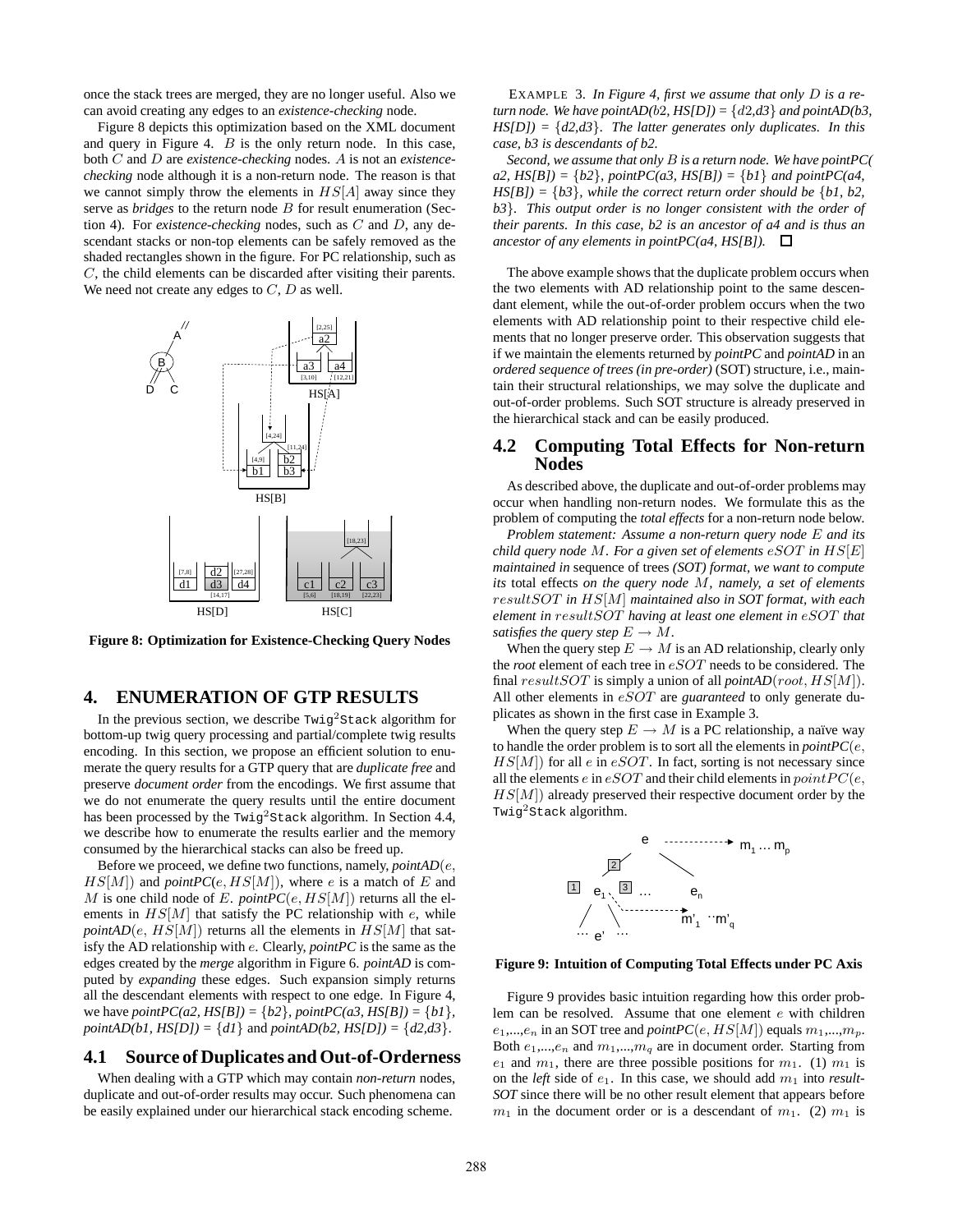an *ancestor* of  $e_1^5$ . In this case,  $m_1$  must also be an ancestor for all *pointPC*( $e_1$ ,  $HS[M]$ ) and all *pointPC*( $e'$ ,  $HS[M]$ ), where  $e'$  is any descendant of  $e_1$  in  $eSOT$ . Assume that we recursively compute the *total effects* of  $e_1$  and all its descendant elements  $e'$  as SOT<sub>1</sub>. A new SOT tree will be created with  $m_1$  being the root and SOT<sub>1</sub> being its children. (3)  $m_1$  is on the *right* side of  $e_1$ . In this case, we should add the *total effects* of  $e_1$  and all its descendant elements e' into *resultSOT*. Finally, since both lists are ordered, we need to scan them only once. Figure 10 depicts the details of this algorithm. *tree(m, subSOT)* in line 14 is to create a new tree with m being the root and all the trees in *subSOT* being its children. The time complexity of *ComputeTotalEffect* algorithm in Figure 10 is  $O(n)$ , where  $n = \sum point AD(root, HS[M])$  when the query step is AD and  $n = \sum point PC(e, HS[M])$  when it is PC.

#### **SOT computeTotalEffects(SOT eSOT, Axis axis, HierarchicalStack HS[M])** SOT resultSOT = mSOT= subSOT=*empty;*

| $301$ results $01  11501  500301  500y$ ,                                                |
|------------------------------------------------------------------------------------------|
| docElement childElements[], e, m;                                                        |
| 1. BEGIN                                                                                 |
| <b>FOR</b> each tree t[i] in eSOT //Assume eSOT contains a sequence of trees t[1p]<br>2. |
| <b>IF</b> $Axis = AD$<br>3.                                                              |
| resultSOT = resultSOT UNION pointAD(t[i].root, $HS[M]$ );//root element only<br>4.       |
| 5.<br><b>ELSE</b> //Axis = $PC$                                                          |
| $mSOT = pointPC(t[i].root, HS[M])$ ://child elements m that t[i].root points to<br>6.    |
| 7.<br>childElements = $t[i]$ .root.children()://t[i].root's children in tree t[i]        |
| 8.<br><b>WHILE</b> $m = mSOT.next()$ ;                                                   |
| 9.<br><b>WHILE</b> $e = \text{childElements.next}()$ and $e$ . RightPos $\lt$ m. LeftPos |
| $resultSOT = resultSOT$ UNION compute Total Effects (e, axis, $HS[M]$ );<br>10.          |
| 11.<br>$subSOT = empty;$                                                                 |
| 12.<br><b>WHILE</b> $e = \text{childElements.next}()$ and                                |
| $m.LeftPos < e.LeftPos$ and $m.RightPos > e.RightPos$                                    |
| 13.<br>$subSOT = subSOT$ UNION compute Total Effects (e, axis, HS[M]);                   |
| $resultSOT = resultSOT$ UNION tree(m, subSOT);<br>14.                                    |
| 15.<br><b>WHILE</b> $e = \text{childElements.next()}$                                    |
| $resultSOT = resultSOT$ UNION compute Total Effects (e, axis, HS[M]);<br>16.             |
| 17. RETURN resultSOT;                                                                    |
| <b>18.END</b>                                                                            |

#### **Figure 10: Pseudo Code for Computing Total Effects**

EXAMPLE 4. *Assume that* A *is a non-return node in Figure 4. The SOT for HS[A] contains one tree with a2 being the root and a3, a4 being its children. The total effects of these three elements on* B *contains two trees, namely, (b1) and (b2, b3) with b2 being b3's parent (since b2 is ancestor of a4 and pointPC(a4, HS[B])=b3). The total effects of (b2,b3) on* D *contains one tree (d2, d3). In this case, only point AD*(*b*2, *HS*[*D*]) *needs to be considered.*  $\Box$ 

### **4.3 Complete Enumeration Algorithm**

We now present the complete algorithm  $\text{EnumTwig}^2\text{Stack}$  (Figure 11) to enumerate the results for a given GTP query, which may contain return nodes, group return nodes and non-return nodes. In this paper, we return the GTP results in a tuple format (similar to [15]). That is, each column corresponds to one return node and stores the matching document element ID. When a query node is a group return node, then a list of matching elements' ID is stored. When a query node is optional, the column value may be *null*. It is also easy to return the GTP results in tree format or to include value, attribute information.

Similar to PathStack [4], the results are enumerated in the reverse order in contrast to the computation. For Twig<sup>2</sup>Stack, we enumerate the results *top-down* so to only visit these elements that are in the final results. Initially, the stack trees in the query root node represent an SOT structure and serve as a starting point of the enumeration algorithm. Note that when the query starts with "/", only the top element of the SOT tree with Level=1 can be in the final answer. For example, the SOT for the root query node  $A$  in Figure 4 is the tree of  $a2$ ,  $a3$ ,  $a4$ .

When traversing down the query nodes, if current query node E is a return node, then we need to *repetitively* traverse down the query nodes for each element in the SOT (line 6). The reason is that each of these elements will lead to some distinct answers. If this query node is also a branch node, we simply do a *Cartesian* product of all the sub-twig results from different branches (line 9). Here  $setColumn(e, BranchResult)$  in line 10 is to set the E column as e for all the tuples in *BranchResult*. When current query node E is a non-return node, we compute the *total effects* of these elements on E's *non-existence-checking* child node  $M$  as in Section 4.2<sup>6</sup>.

Finally, when we reach the leaf node, we convert the resulting SOT into tuples (line 3). In particular, if it is a return node, then we create one tuple for each element in SOT by visiting each tree in pre-order. If it is a group return node, then we just create one tuple with the column value being a list of all the elements in SOT. This way our enumeration solution achieves an *automatic* grouping in the sense that all the elements that belong to the same group already stay together in SOT. An explicit grouping operator over path matches [8] can thus be avoided.

|     | GTPResult EnumTwig <sup>2</sup> Stack (queryNode E, SOT eSOT)            |
|-----|--------------------------------------------------------------------------|
|     | GTPResult totalResult = branchResult = $empty;$                          |
|     | SOT mSOT:                                                                |
|     | 1. BEGIN                                                                 |
| 2.  | <b>IF</b> no return node below E                                         |
| 3.  | return convert2Tuple(eSOT); //No need to further traverse down           |
| 4.  | <b>ELSE</b> //there is return node below E, need to traverse down        |
| 5.  | <b>IF</b> E is return node                                               |
| 6.  | <b>FOR</b> each element e in eSOT //Visit each tree in eSOT in pre-order |
| 7.  | $branchResult = empty;$                                                  |
| 8.  | <b>FOR</b> each E's child non-existence-checking query node M            |
| 9.  | $mSOT = computeTotalEffects(e, axis(E \rightarrow M), HS[M])$ ;          |
| 10. | $branchResult = branchResult \times EnumTwig2Stack(M, mSOT);$            |
| 11. | $totalResult = totalResult$ UNION setColumn(e, branchResult);            |
| 12. | return totalResult:                                                      |
| 13. | $ELSE \# E$ is non-return node                                           |
| 14. | $mSOT = computeTotalEffects(eSOT, axis(E \rightarrow M), HS[M])$ ;       |
| 15. | return EnumTwig <sup>2</sup> Stack(M, mSOT);                             |
| 16  | <b>END</b>                                                               |

# **Figure 11: Pseudo Code of EnumTwig**<sup>2</sup> **Stack Algorithm**

EXAMPLE 5. *Assume that* A*,* B *and* D *are the return nodes in Figure 4. For each of the elements* a2*,* a3 *and* a4 *(in that order), we need to traverse down the query nodes.*

*Now assume that* D *is the only return node. First, since* A *is not a return node, we compute the total effects of* A*'s SOT tree (a2,a3,a4) on* B *as b1 and (b2,b3). Next, since* B *is also not a return node and the axis between* B *and* D *is an AD relationship, only the top elements of* B*'s SOT trees need to be considered, i.e., b1 and b2. Finally, the result tuples are (d1), (d2) and (d3). Clearly, this is much better than first enumerating 9 path matches and then merge-joining (or semi merge-joining) these path matches and finally applying duplicate elimination / sort operation.*

THEOREM 3. *EnumTwig*<sup>2</sup> *Stack algorithm in Figure 11 correctly return the results for a given GTP query. The total time complex*ity for processing a GTP query, including both Twig<sup>2</sup>Stack and  $\overline{\text{EnumTwig}^2}$  Stack is  $O(|D||B|) + O(|subTwigResults|)$ .

Here the *subTwigResults* are the results of a sub-twig query, which is a minimal sub-twig in the original twig query that contains all the return nodes. For instance, if A and D are return nodes in Figure 4, then  $|subTwigResult|$  is the number of matches when A, B and D are all return nodes in the twig query.

<sup>&</sup>lt;sup>5</sup>A special case,  $m_1 = e_1$ , can be handled similarly.

 $6A$  non-return query node E can have at most one non-existencechecking child query node M in either XPath or XQuery.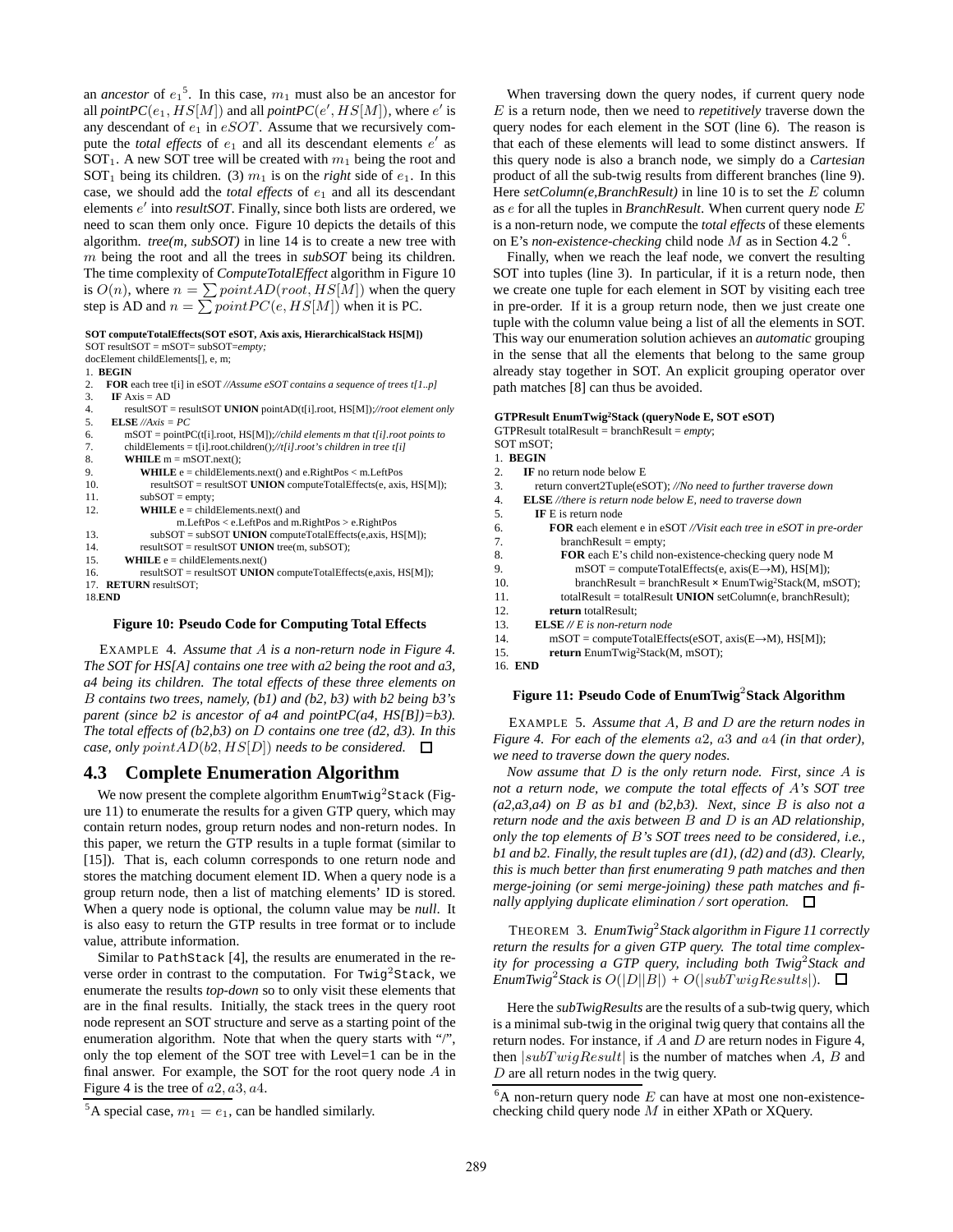# **4.4 Early Result Enumeration**

Twig<sup>2</sup>Stack algorithm described in Section 3 employs a pure bottom-up approach. Note that a *hybrid* approach is possible that integrates both top-down and bottom-up methods. In particular, we use PathStack [4] (briefly introduced in Section 3.1) for topdown computation and use Twig2Stack for bottom-up computation. More specifically, for any element e, it is pushed into the hierarchical stack HS[E] *iff* it satisfies the *sub-twig* query rooted at  $E$  as well as the *prefix* path query from root to  $E$ .

To implement the above idea, each query node  $E$  is associated with two stacks, one for PathStack,  $S[E]$ , one for Twig<sup>2</sup>Stack,  $H[S]E$ , respectively. A document element e visited in pre-order is first pushed into the top-down stack  $S[E]$  based on PathStack algorithm. Once e is popped out from the top-down stack  $S[E]$ (post-order), we push it into the hierarchical stack  $HS[E]$ . Note that PathStack is a quite efficient algorithm, i.e.,  $O(1)$  for pushing or popping an element. Hence, the extra cost is small while the benefit can be significant since the condition for pushing elements into hierarchical stacks become more stringent. Another key advantage for this hybrid approach is that we can enumerate the query results earlier and all the data in the hierarchical stacks can be cleaned up. This will greatly reduce the memory requirement as discussed in Section 3.4.

Assume that the *top branch node* in a GTP query is E. Whenever the elements in  $S[E]$ , i.e., the top-down stack, are all popped out, we can start to enumerate the query results and then clean up all the hierarchical stacks. The following example in Figure 12 illustrates the main idea of this early result enumeration mechanism.



**Figure 12: Running Example for Early Result Enumeration**

We re-use the query and the data in Figure 4. The top branch node for this query is  $B$ . In hybrid query processing mode, when b1 is popped out of the top-down stack  $S[B]$  and pushed into the hierarchical stack  $HS[B]$  (the leftmost portion of Figure 12), we can start to enumerate the query results. Here the solid edge denotes the edge used for PathStack, while the dotted edge denotes the edge used for  $Twig<sup>2</sup>Stack$ . The result enumeration algorithm is also a hybrid of PathStack and Twig<sup>2</sup>Stack enumeration algorithms, which is quite straightforward. After the result enumeration, the data in the hierarchical stacks can be removed. Intuitively, this is due to the fact that the sub-tree of  $b1$  will not appear in any future results. There might exist a potential blocking issue whether the enumerated results can be output immediately. Here when A is not return node, then we can output the enumerated results right away. When  $A$  is return node, however, the  $a3$  results need to be kept in the temporary space (disk) until all  $a1$  (and then  $a2$ ) results are enumerated out. Similar issue exists for PathStack and can be resolved without sorting [4].

The middle portion of Figure 12 depicts the status when  $b2$  is popped out from the top-down stack  $S[B]$ . In this case, although  $a4$ has been popped earlier and we know that there are some matches to the entire twig query, we cannot clean up hierarchical stacks, because these data may lead to new matches for b2. We can only clean up the hierarchical stacks when  $b2$  is popped out. The rightmost portion shows the status when b4 is popped out from the top-down stack. Clearly, this early result enumeration mechanism can greatly reduce the memory requirement.



**Figure 13: Two Real Examples for Early Result Enumeration**

Figure 13 depicts two real queries in order to gain some more insights on the usefulness of this early result enumeration technique in practice. The twig query on the left side is a common one to find the title and authors for each proceeding. The top branch node for this query is inproceedings. By early result enumeration, we can output the twig results per proceeding and the memory requirement is also just one proceeding. This is independent of how many proceedings in the XML file are, i.e., how large is the XML file. The top branch node for the query on the right side of Figure 13 is the document root. In this case, early result enumeration does not work because the root element is popped at the end of the document. Now assume there are 100000 inproceedings and 100000 articles. This twig query will give a  $100000<sup>2</sup>$  number of distinct twig results. Such a full Cartesian product provides little extra information and is not very useful in practice. Hence such worst case is unlikely to occur in practice. Also we note that in the case of when the top branch node is the document root, there is a simple solution. That is, we can process each branch sub-twig query of the root separately, i.e., /dblp/inproceedings... and /dblp/article..., and perform a Cartesian product at the end. This way the early result numeration technique remains effective when processing individual branches. A more in-depth study for resolving such worst case memory requirement problem remains our future work.

# **5. EXPERIMENTAL EVALUATIONS**

# **5.1 Experimental Setup**

We implemented our Twig<sup>2</sup>Stack algorithm using Java 1.4.2 and performed experiments on a PC with a Pentium M-2GHz processor and 2GB of main memory. We set the Java virtual machine memory size to 500M. We compared Twig<sup>2</sup>Stack with two other twig join algorithms: TwigStack [4] and TJFast [16]  $^7$ . TJFast has the best performance in terms of I/O cost and CPU time among the existing twig join algorithms, while TwigStack is the classical holistic twig join algorithm.

**Datasets**. A set of synthetic and real datasets are used for the experimental evaluation, which represent a wide range of XML datasets (Figure 14). In particular, the synthetic dataset includes XMark [11]. The scaling factors of 1 to 5 were selected to generate a set of XMark synthetic datasets for scalability analysis. The two real datasets included are DBLP and TreeBank from [20]. The DBLP dataset is a wide and shallow document, while the TreeBank dataset is a deep recursive document.

**Metrics**. We compared the three twig join algorithms in terms of the *query processing time* and the *total execution time*.

 $7$ The implementation of these two algorithms in Java were kindly provided by Jiaheng Lu from the National University of Singapore.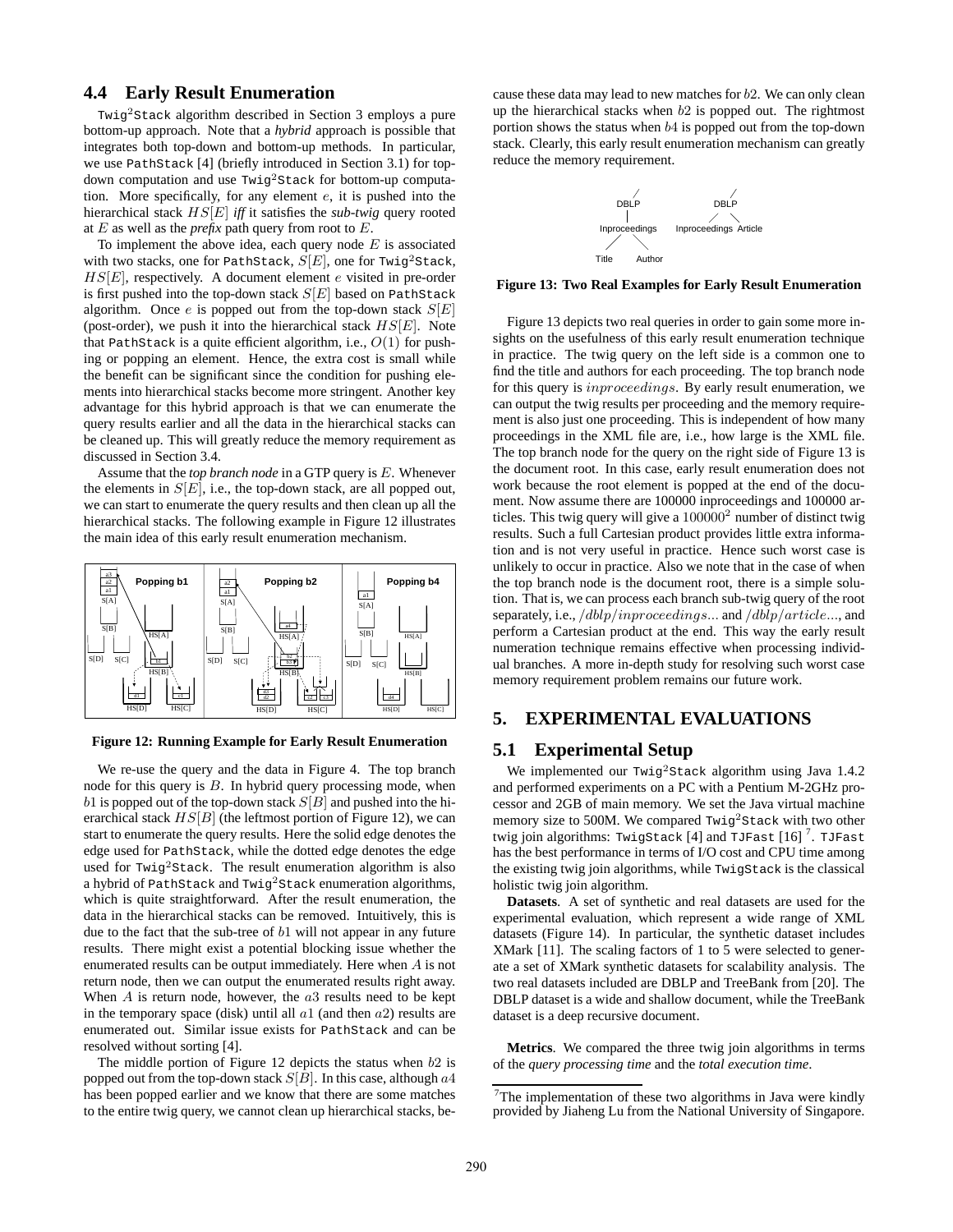- *query processing time*: the time spent on performing the structural matching. For  $Twig<sup>2</sup>Stack$ , it is the time to perform the merging of hierarchical stacks and the result enumeration. For TwigStack, it is the time to perform computing and enumerating path matches, and finally merge-joining the path matches [4]. For TJFast, it is the time to perform analysis of the extended dewey ID of the leaf element to infer its ancestors' label, enumerating path matches, and finally merge-joining the path matches [16].
- *total execution time*: *query processing time* plus *the scanning cost of the document elements*. The scanning cost is basically IO cost. For both TwigStack and Twig<sup>2</sup>Stack, their scanning costs are the same, namely, for accessing the document elements corresponding to all query nodes. For TJFast, the scanning cost is for accessing the document elements corresponding to *only* those query leaf nodes. Hence, TJFast accesses fewer number of document elements, while the size per element may be larger since extended dewey ID for leaf elements typically is larger than region encoding.

|                   |       | DBLP TreeBank | XMark               |     |   |     |     |
|-------------------|-------|---------------|---------------------|-----|---|-----|-----|
|                   |       |               |                     |     | 3 |     | 5   |
|                   |       |               |                     |     |   |     |     |
| Dataset Size (MB) | 127   | 82            | 113 226 340 454 568 |     |   |     |     |
| Nodes (Million)   | 3.3   | 2.4           | 1.7                 | 3.3 | 5 | 6.7 | 8.3 |
| Max/Avg Depth     | 6/2.9 | 36/7.9        | 12/5.5              |     |   |     |     |

**Figure 14: Statistics of XML Data Sets**

| Query Name  | <b>Dataset</b> | <b>Twig Query</b>                                      |
|-------------|----------------|--------------------------------------------------------|
| DBLP-Q1     | <b>DBLP</b>    | //dblp/inproceedings[title]/author                     |
| DBLP-Q2     | <b>DBLP</b>    | //dblp/article[author][ //title]//year                 |
| DBLP-Q3     | DBLP           | //inproceedings[author][ //title]//booktitle           |
| XMark-Q1    | XMark          | /site/open auctions[ //bidder/personref]//reserve      |
| XMark-Q2    | XMark          | //people//person[ //address/zipcode]/profile/education |
| XMark-Q3    | XMark          | //item[location]/description//keyword                  |
| TreeBank-Q1 | TreeBank       | //S/VP//PP[ //NP/VBN]/IN                               |
| TreeBank-Q2 | TreeBank       | //S/VP/PP[IN]/NP/VBN                                   |
| TreeBank-Q3 | TreeBank       | //VP[DT]//PRP DOLLAR                                   |

#### **Figure 15: Twig Queries used for the Experimental Evaluation**

**Twig Queries**. Figure 15 shows all the twig queries used for the experiments. For each data set, three twig queries are selected, which have different combinations of parent-child and ancestordescendant relations and different selectivities over the datasets.

### **5.2 Full Twig Query Processing**

We first compare Twig<sup>2</sup>Stack with TwigStack and TJFast for processing the full twig query (all query nodes are return nodes).

#### *5.2.1 Performance Results*

Figure 16 depicts the performance results based on the queries in Figure 15 on DBLP, XMark (scale 1) and Treebank datasets in Figure 14. For each twig query, we record the *query processing time*, *total execution time* and *IO time* for all three algorithms.

**DBLP Dataset:** Figure 16.(a) reports the *query processing time*, (b) reports the *total execution time* and (c) reports the *IO time*. Twig<sup>2</sup>Stack achieves one order of magnitude performance gain over TwigStack, and is two to three times faster than TJFast in terms of the *query processing time*. Our detailed cost breakdown shows that this is primarily due to the fact that  $Twig<sup>2</sup>Stack$ avoids generating any path matches. Actually, the enumeration

of path matches is non-trivial, even when all the generated path matches are in the final results. The reason is that enumerating path matches requires either traversing the PathStack for TwigStack [4] or analyzing the extended dewey ID using the DTD transducer for TJFast [16]. The same element may also exist in many path matches, resulting in duplicated efforts.

In comparison, although  $Twig<sup>2</sup>Stack$  may also push a document element  $e$  into  $HS[E]$  with  $e$  potentially not being in the final results, the cost of merging  $HS[E]$  and all its child hierarchical stacks is *not* wasted. The reason is that they reduce the query processing cost, i.e., merging cost, for the remaining elements.

The *total execution time* of Twig<sup>2</sup>Stack and TJFast is closer as depicted in Figure 16.(b). The reason can be explained in Figure 16.(c), i.e., TJFast saves more IO cost since it only needs to access the elements corresponding to the leaf query nodes  $8$ . Note that, our Twig<sup>2</sup>Stack algorithm developed in this paper is dedicated for optimizing the twig query processing cost. It is possible to extend Twig2Stack to further reduce the IO cost. A viable approach is to create a variant of  $B^+$  tree index on the document elements so that Twig2Stack can skip scanning the elements that cannot satisfy the query steps. A similar approach, called XB-tree, is developed in [4] and has been shown to be quite effective. This is certainly a promising future direction to explore.

**XMark Dataset:** Figure 16.(d), (e) and (f) depicts the results on the XMark dataset with scale factor 1. For the query processing time of this data set, Twig<sup>2</sup>Stack again shows consistent order of magnitude performance gain over TwigStack and is several times faster than TJFast. Our detailed cost breakdown shows the same reason, i.e., path enumeration. For the total execution cost of this dataset, TJFast actually introduces larger IO cost for Q3. Q3 contains three leaf query nodes with only one non-leaf node. Hence, the saving on scanning the elements corresponding to one non-leaf query node is smaller than the cost paid for having a larger extended dewey ID per element.

**TreeBank Dataset:** Figure 16.(g), (h) and (i) depicts the results. For the query processing time, Twig<sup>2</sup>Stack again significantly outperforms TwigStack, and is two to three times faster than TJFast for Q1. For Q2 and Q3, since the selectivity of path matches is very high, only total 300 and 5 matches, respectively, the query processing time for Twig2Stack and TJFast becomes closer. The saving on IO cost for TJFast is bigger for this dataset. The reason is that the twig queries, especially Q2 has many distinct non-leaf query nodes. Meanwhile, since TreeBank is a narrow dataset, this means that the number of occurrences for even higher level elements is high, resulting in a large index size.

### *5.2.2 Experiments on Scalability*

We now report the scalability expermental results of  $Twig<sup>2</sup>Stack$ algorithm in terms of the size of the XML document in Figure 17. We vary the XMark scale factor from 1 to 5. As can be seen, all three algorithms grow linearly in terms of the document size. Twig2Stack again has much better *query processing time*.

# **5.3 GTP Query Processing**

In this section, we will study the performance of  $Twig<sup>2</sup>Stack$ algorithm for processing GTP queries. Since neither TwigStack nor TJFast is fine tuned for processing GTP queries, we will not include them in the experiments as it will be unfair if we simply apply a post-processing on top of these two algorithms. On the other hand, it is non-trivial to derive an efficient mechanism for

<sup>&</sup>lt;sup>8</sup> Accessing only the leaf elements however is not always sufficient, e.g., when the query includes the values or attributes of the non-leaf query nodes.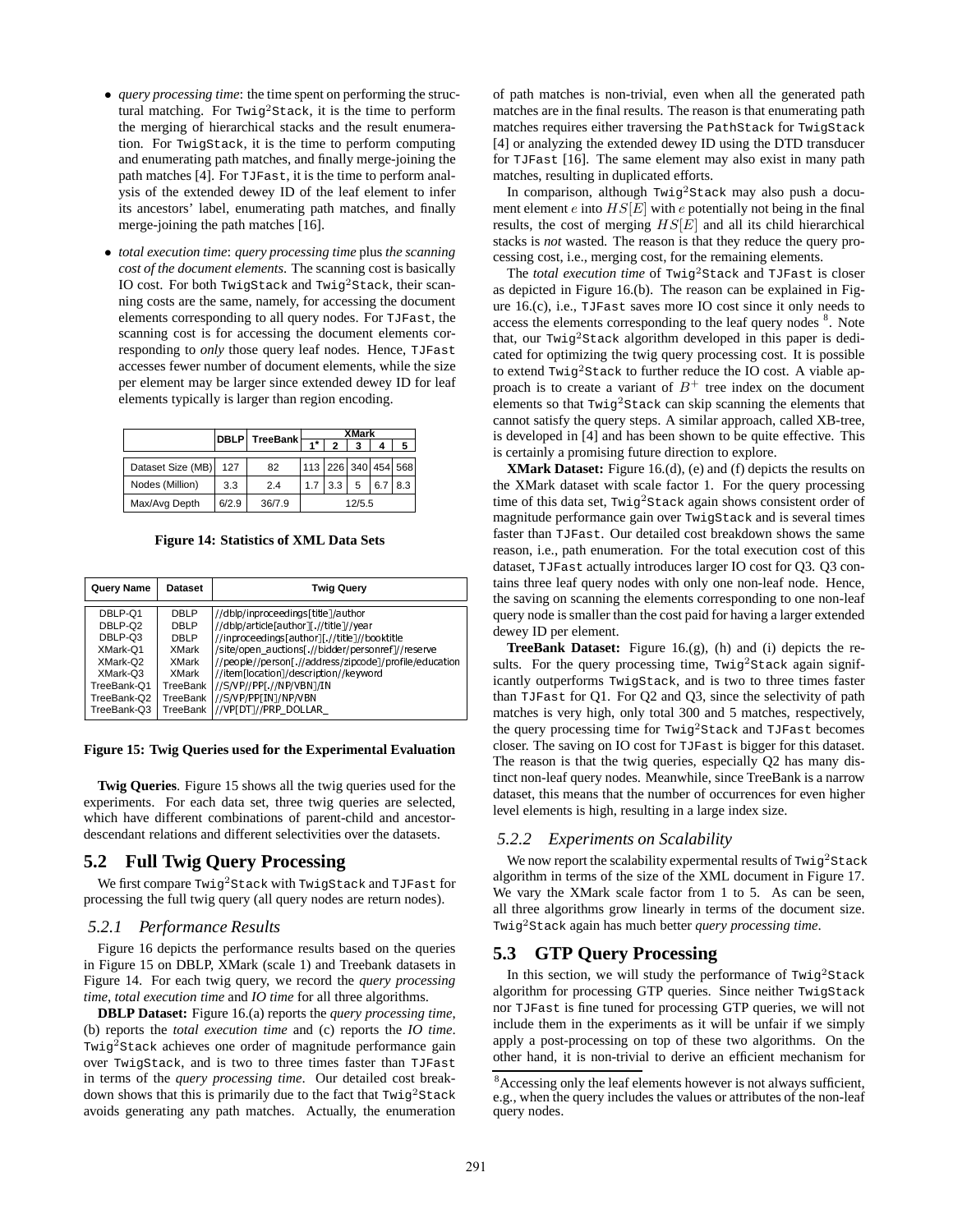

**Figure 16: Full Twig Query Processing on DBLP, XMark and TreeBank Datasets**



**Figure 17: Scalability for Full Twig Query Processing**

processing GTP queries based on path-joins. The reason is that efficient path-joins require all the path matches be sorted in rootto-leaf order in order to use the cheap *merge join*. This root-to-leaf order however may not always correspond to the order of return nodes. Hence a post-sort becomes unavoidable. Alternatively, if we can produce the path matches in the order of return nodes, then the path join cannot use the efficient merge join method.

### *5.3.1 GTP Queries over DBLP Dataset*

We use DBLP-Q1 in Figure 15 as the baseline twig query and then arbitrarily set some query node as non-return node or group return node. Figure 18 depicts different GTPs and their query processing cost. Note that the IO cost is the same for all GTPs.

Figure 18.(a) is the baseline twig query with every node being a return node. (b) is a GTP query with *title* being a non-return node. In this case, the query processing cost for this GTP reduced compared to that for (a). The reason is that node *title* is an *existencechecking* node. In this case, we can avoid maintaining the hierarchical structure in  $HS[title]$  and avoid creating any edges from *inproceedings* element to *title* element (Section 3.4). The result enumeration also need not access  $HS[title]$ . (c) is a GTP query with *author* being a non-return node. In this case, the saving is even bigger since there are several authors per inproceedings while there is only one title per inproceedings in the DBLP dataset. Finally, (d) is a GTP query with *author* being a group return node. Compared to (b), where the only difference is the way how *author* is returned, (d) results in a much cheaper cost. The reason is that for (d), we group multiple authors to a list and create a single tuple,

while for (b), we have to create one tuple per author. Most existing works [8, 10] first generate path matches as (b) and then apply *grouping*. This approach obviously is less efficient than ours.

### *5.3.2 GTP Queries over XMark Dataset*

We now use XMark-Q1 in Figure 15 as the baseline twig query and then arbitrarily set non-return nodes and optional axes. Figure 19 depicts different GTPs and their query processing cost.

Figure 19.(a) is the baseline twig query. (b) is a GTP query with *address* and *zipcode* being non-return nodes. In this case, the query processing cost is reduced compared to that for (a), since *address* and *zipcode* become existence-checking nodes. (c) is a GTP query with only *education* being the return node. Compared to (b), although we still have to maintain  $HS[people]$  and  $HS[person]$ since they have return node below, the final result size is reduced and so does the result enumeration cost. (d) is a GTP query with the axis between *person* and *address* being optional, while (e) is a GTP query in addition has the axis between *profile* and *education* being optional. In both cases, the number of twig matches is several times larger than that of (a), while the increase of query processing time is small. In contrast, optional semantics is often supported by using *Outer-Join* of path matches [8], while outer-join is known to be in general more expensive than inner-join.

#### **5.4 Runtime Memory Usage**

In this section, we report the memory usage for processing the above twig queries and how our early result enumeration technique helps to reduce the memory usage. Table 1 depicts the memory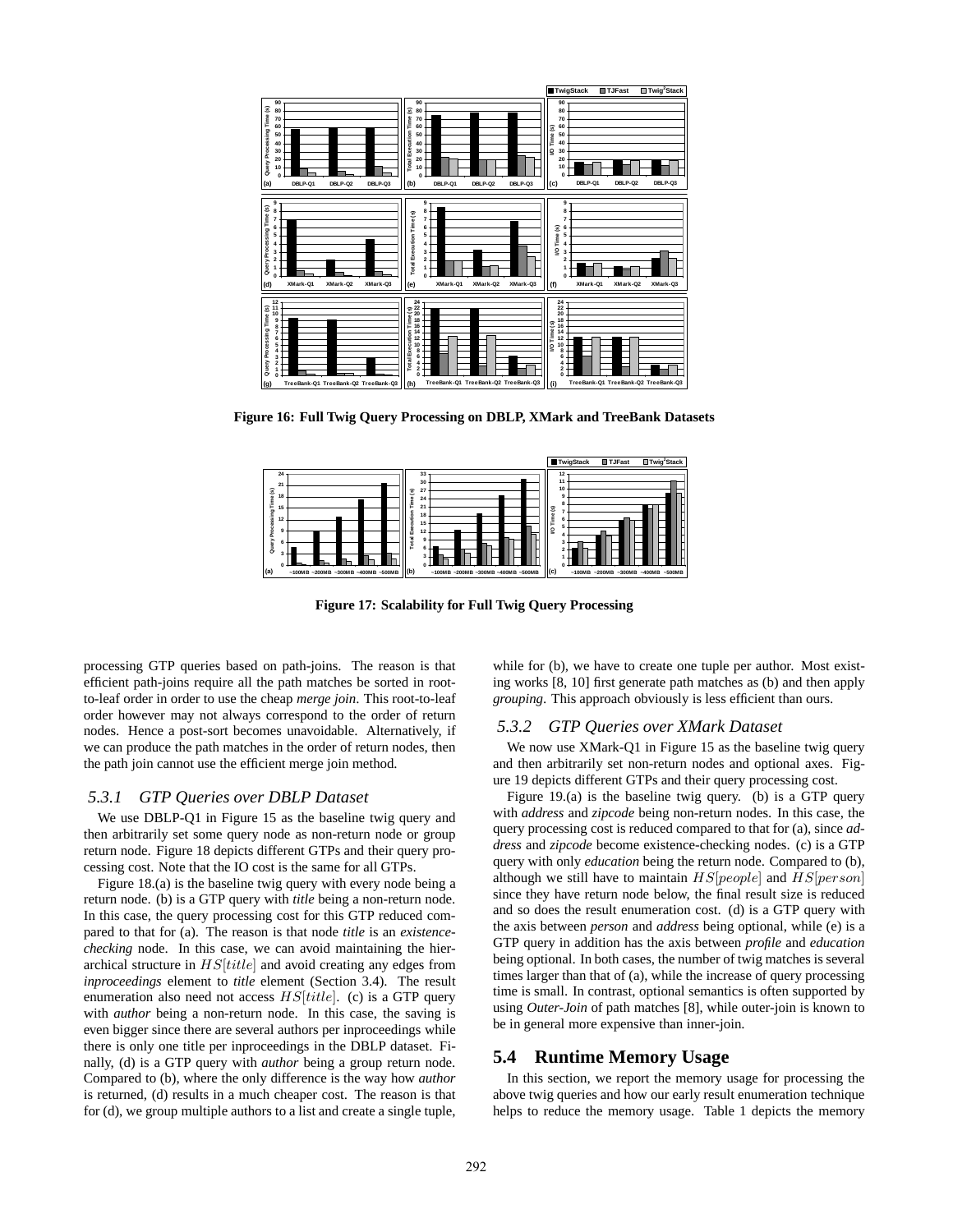

**Figure 18: GTP Query Processing on DBLP Dataset**



**Figure 19: GTP Query Processing on XMark Dataset**

usage for processing the twig queries in Figure 16, with or without early result enumeration (ERM) enabled (Section 4.4).

First, let us consider DBLP dataset. The total memory consumptions for all three queries are quite high. This is due to the low selectivity of these queries. Basically, all the *inproceedings* (*articles*) are selected by those queries (selectivity can be much higher if value predicates are present). Note that the memory usage is even bigger than the file size (127M) due to those pointers, a situation that has already been observed in main memory XML database [17]. Note that when the early result enumeration technique is employed, the runtime memory usage is significantly reduced to less than 1Kbytes! The reason is that as soon as one *inproceedings* (*article*) has been visited, we can output the results and free up the memory. The memory requirement is thus bounded to the matches per *inproceedings* (*article*). Note that such matches are typically just related to the type of the document (e.g., from DTD) and is independent of the size of the document.

Next, let us consider TreeBank (TB) dataset. TreeBank is a dataset with many distinct labels and with quite irregular structures. The selectivity is thus very high, which consequently results in low total memory usage even without early result enumeration enabled (compared to 82M document size). Nonetheless, early result enumeration reduces the runtime memory usage to just several Kbytes.

Finally, let us consider XMark (XM) dataset. Two scale factors, s=1 (100MBytes) and s=10 (1GBytes) are used to generate the document. The total memory usage (without early result enumeration) grows as the scale factor increases for all three queries. Note that the early result enumeration becomes ineffective for Q1. From the query itself, we find that its top branch node is *open auctions*. In XMark dataset, there is only one *open auctions* element which contains a huge number of *open auction* elements. This is almost equivalent to the second case in Figure 13 (Section 4.4), where the root *dblp* has a huge fan-out. This hints us that a promising way to address this worst case memory problem is to find those query nodes which have a huge fan-out (subtree) in the document, and then effectively decompose the processing of individual branches (i.e., hybrid query plan). Next, our early result enumeration technique is very effective for handling Q2 and Q3, i.e., the runtime memory usage is independent of the document file size. Here the top branch nodes for Q2 and Q3 are *person* and *item*, respectively. Since the information contained in each *person* and in each *item* can typically be considered as constantly small, the runtime memory usage remains stably low. As a final remark, we study the sample queries in XMark [11]. Among the total 20 queries, the top branch nodes are *open auction*, *close auction*, *person* and *item* <sup>9</sup> , all of which are small trees. Hence, our early result enumeration technique likely would be useful for most practical queries.

# **6. RELATED WORK**

Tree pattern queries over XML documents have been extensively studied recently. Most existing techniques rely on the region encodings [19] to capture the structural relationship between document elements. Early work decomposes the tree pattern queries into a set of binary components. Then the matches of each individual component are stitched together to get the final results [3]. The main drawback of the decomposition method is the large intermediate results. Hence, in [4], the first holistic twig join algorithm, called TwigStack, was proposed. However, TwigStack achieves optimality for twig queries with AD relations only. For twig queries with PC relations, useless path matches cannot be completely avoided. Chen et al. proposed iTwigJoin [6] that exploits different data partition strategies to further boost the holism. More recently, Lu et al. [16] proposed TJFast to access only leaf elements by exploiting extended Dewey IDs. Unfortunately, useless path matches cannot be avoided in all cases as shown theoretically in [9]. Aghili et al. [2] incorporates a binary labeling algorithm (based on the notion of nearest common ancestors) as a pre-processing filtration step to reduce the search space and computes the twig matches in a bottom-up fashion. However, their technique is mostly effective for the scenarios where the search involves selective keywords at the leaf nodes of twig queries. In this paper, we show that enumerating path matches is *not* necessary for processing twig queries and hence do not have such optimality problem. Furthermore, most these existing works do not consider how to efficiently process the more powerful GTP queries.

 $9^9$ An exception is  $Q7$ , where the top branch node is the document root. This can be easily handled by decomposing the twig queries at the root node and performing a final Cartesian product.